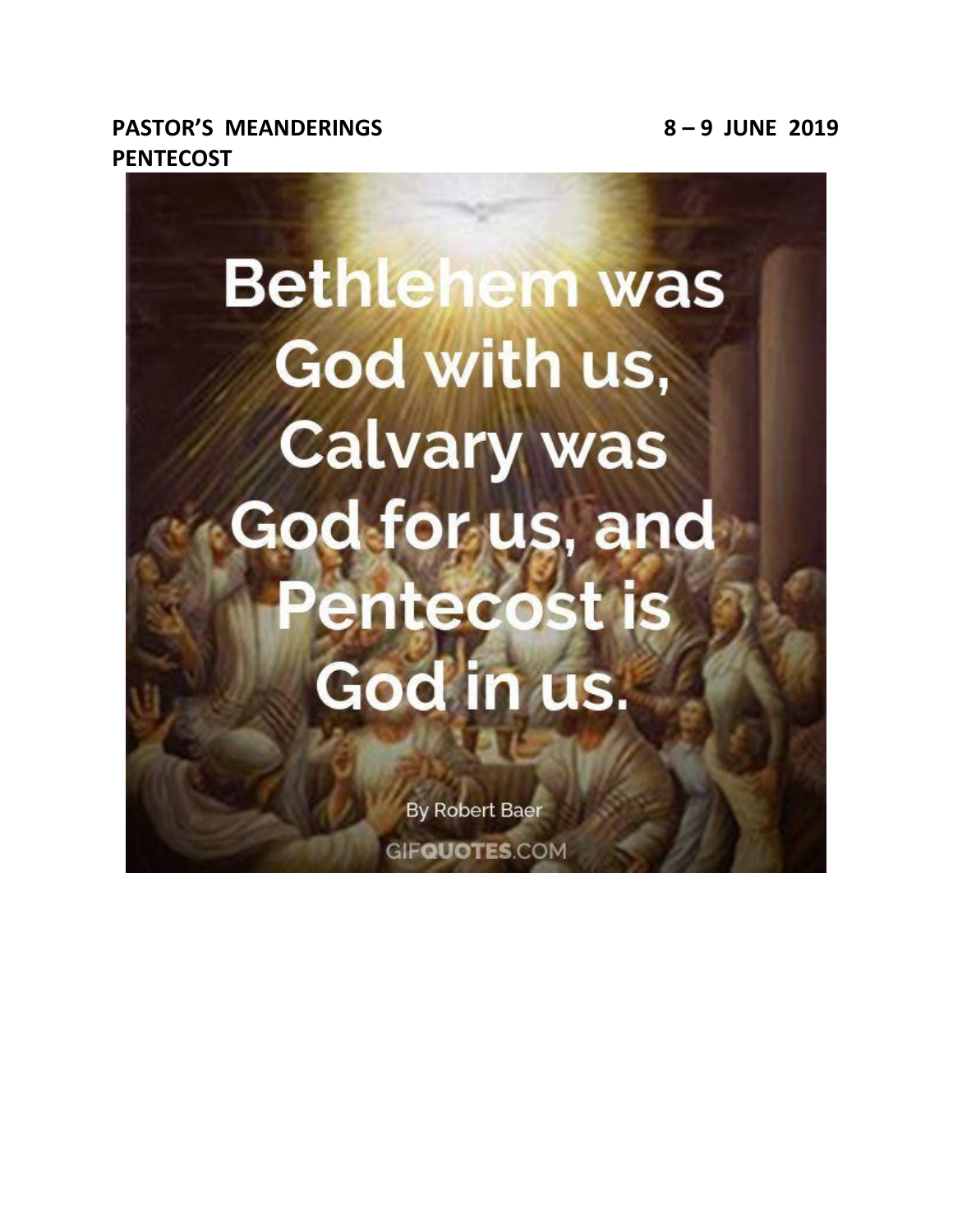

### **SUNDAY REFLECTION**

At Eucharist we call upon the Father to send the Spirit over the bread and the wine. In Eucharist, therefore, we involve ourselves in ongoing creation. In turn, our sharing in Eucharist evokes our task to send this same Spirit over the fragile world of human relationships. By sharing the bread and the cup, we commit ourselves to the unending mission of overcoming hatred with love and creating unity instead of division. Eucharist and our daily Pentecostal charge go hand in hand. We too are thus agents of the new creation.

**STEWARDSHIP:** One miracle of Pentecost was that, despite their diversity, each listener heard God's word in his or her own language. The meaning for stewardship is that, by sharing the gifts poured out on us by the Holy Spirit, we will be empowered to meet the needs of our brothers and sisters, whatever they may be.

**READINGS FOR THE SOLEMNITY OF THE MOST HOLY TRINITY 16 JUN '19**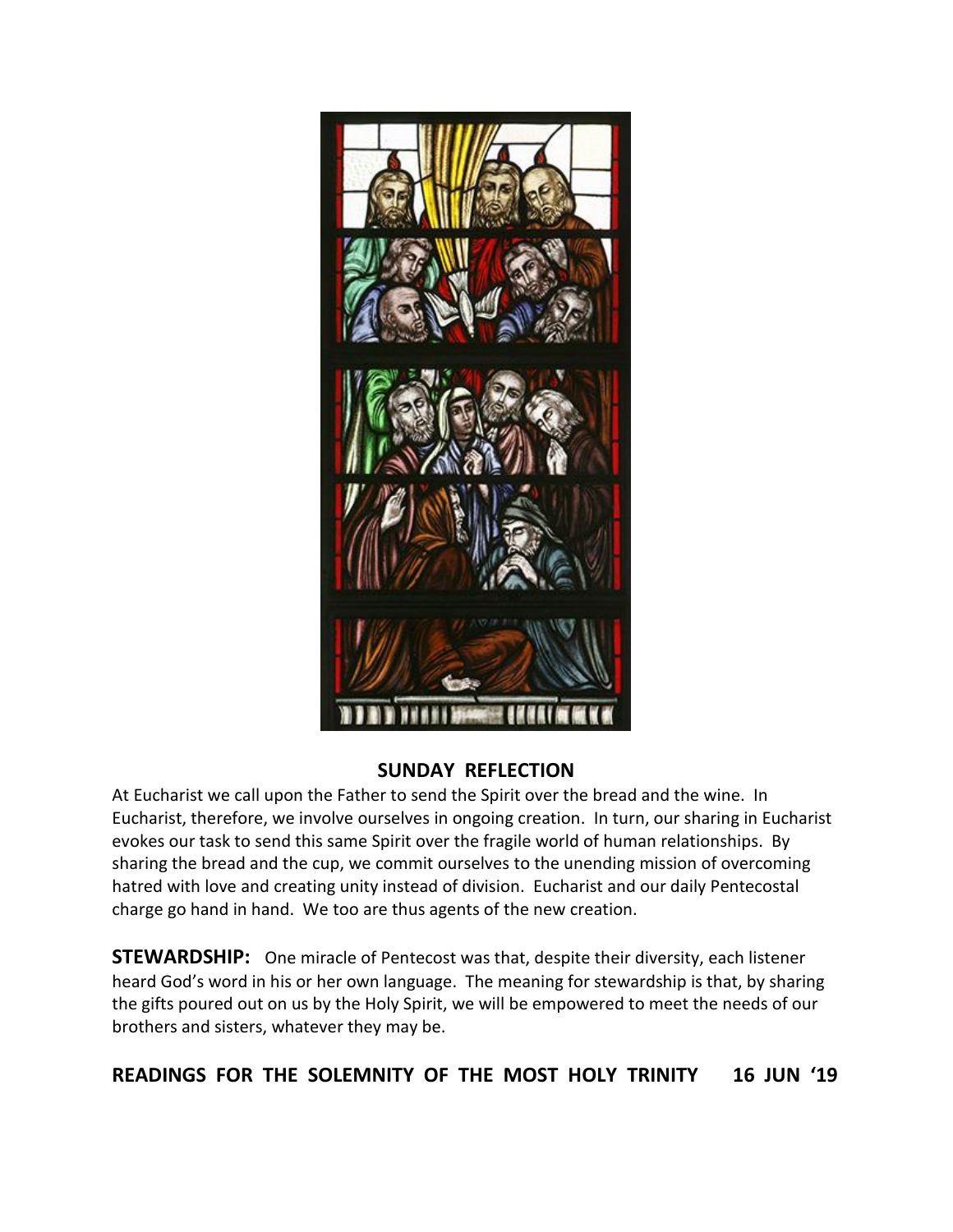**Prv. 8:22-31:** The Wisdom of God came into being before creation as a master craftsman, delighting in the divine presence, and remains a guiding force in all creation and in human activity.

**Rom. 5:1-5:** Our faith in Jesus Christ brings us peace with God and we experience God's love which has been poured into our hearts through the Holy Spirit.

**Jn. 16:12-15:** In the final days of His ministry, Jesus teaches how the Holy Spirit will work in His disciples, guiding them in truth and love.

### **PENTECOST**

After Easter Sunday, Christmas is the second-greatest feast in the Christian liturgical calendar, but Pentecost Sunday is not far behind. Coming 50 days after Easter and ten days after the Ascension of Our Lord, Pentecost marks the descent of the Holy Spirit on the apostles. For that reason, it is often called the "the birthday of the Church."

Pentecost Sunday is one of the most ancient feasts of the Church, celebrated early enough to be mentioned in the Acts of the Apostles (20:16) and Saint Paul's First Letter to the Corinthians (16:8). It supplants the Jewish feast of Pentecost, which took place 50 days after the Passover and which celebrated the sealing of the Old Covenant on Mount Sinai.

Pentecost marks the descent of the Holy Spirit upon the Apostles and the bestowal of the Spirit's gifts that enables the apostles to leave the Upper Room and preach the Gospel. The grace imparted by the Spirit causes the apostles to proclaim the Good News, and in turn, baptize over three thousand souls. However, it is important to bear in mind that the significance of Pentecost in the liturgical calendar does not merely commence on that first Pentecost Sunday in the Upper Room, but can be traced back to the time of Moses. As does several Catholic feasts, Pentecost derives its origin from the tradition of the Jews. It originally stems from a Jewish Festival called the "Feast of Weeks," otherwise known as the *Shavu'ot*. The Feast of Weeks, deriving from the Greek word *Pentekostos*, meaning "fifty," occurs fifty days after the Passover, just as we celebrate Pentecost fifty days after Easter. The Feast of Weeks bears special significance for Catholics if examined on three levels: agricultural, in light of the exodus account, and in light of the New Testament.

On the agricultural level, the Feast of Weeks commemorated God's providence for his people. It celebrated the harvest of the wheat, which was the last grain harvest. The people of Israel would reap their "first fruits," bringing them to the Temple for the priest to bless them. The Jews regarded this feast to be so important that they would travel on pilgrimage to Jerusalem in order to make their offering in the Temple.

On the Exodus level, the Shavu'ot soon came to commemorate the covenant God established with His people through Moses on Mount Sinai as many believe that Moses received the Law on Sinai during the Feast of the Weeks. The ratification of this covenant is expressed through the giving of the Law, the Torah, and symbolically seen as the birth of the children of Israel. During the bestowal of the covenant, the Holy Spirit reveals His presence on Sinai for the Exodus account of Sinai provides many striking symbols of the Holy Spirit which later can be compared to Saint Luke's account of the descent of the Spirit in the Acts of the Apostles. Exodus relates when Moses spoke to God on Sinai, God revealed his presence to the Jews by means of wind and fire. Further, a cloud veils Mount Sinai when Moses remains on the mountain for forty days and nights, conversing with God. This cloud, symbolic of the *shekinah*,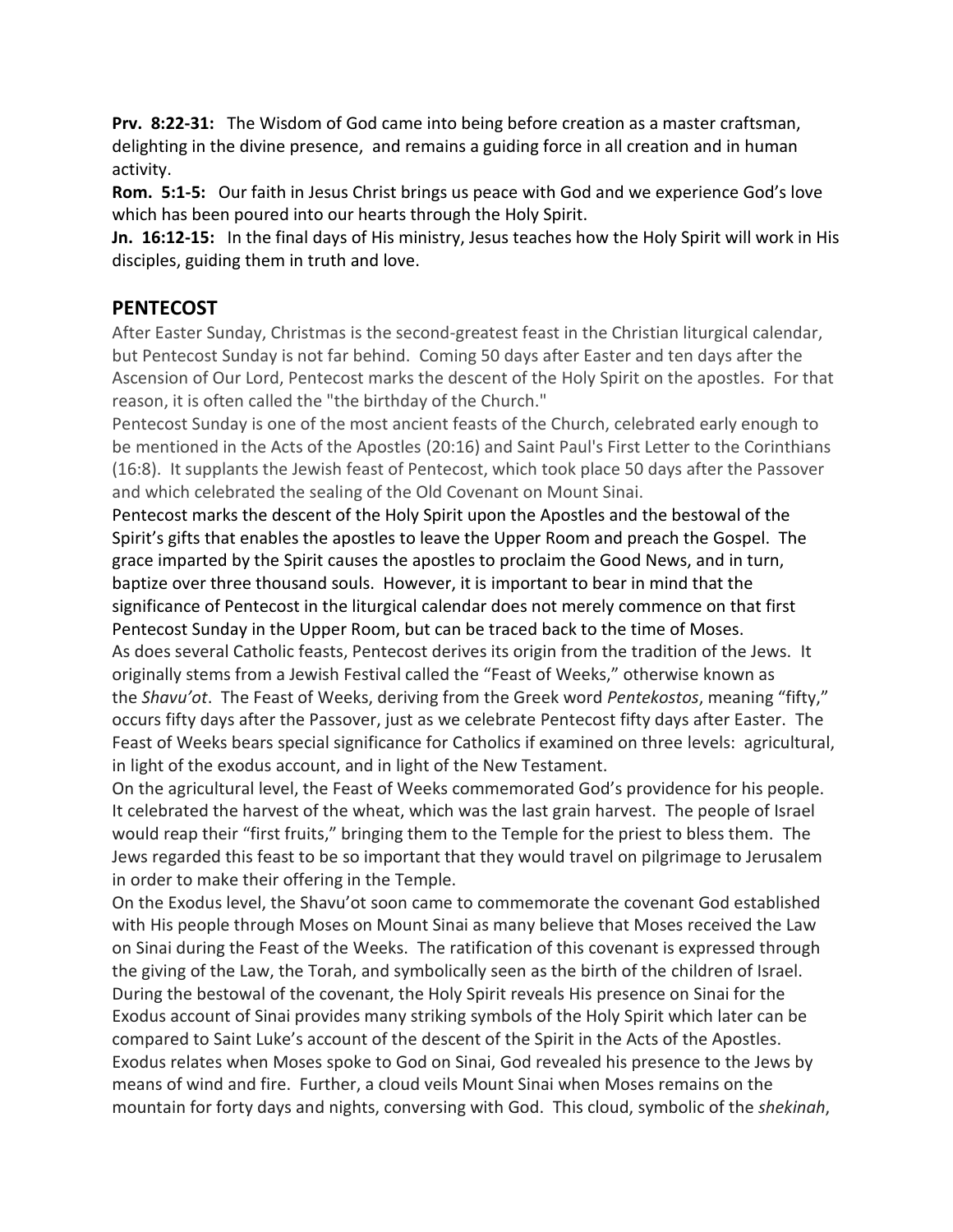the "glory cloud," which rests upon the Ark of the Covenant, is the dwelling place of God. Just as the *shekinah* manifests God's presence among his people, so too does the cloud on Sinai signify God's presence. In the New Testament, the *shekinah* will be associated with the Holy Spirit, just as the cloud on Sinai may be viewed as a symbol of the Spirit.

The events that take place on Mount Sinai further hint of the sending of the Spirit. When Moses receives the commandments, Exodus speaks of wind and thunder. Pope Emeritus Benedict XVI says that there is "fire, thunder, and wind preceding the promulgation of the Ten Commandments and the conclusion of the Covenant." He continues saying that Mount Sinai was "wrapped in smoke because the Lord descended upon it in fire." Both fire and wind are present in the Upper Room and are symbols of the Holy Spirit.

Only after Moses receives the commandments and promulgates the covenant does the Spirit descend. God tells Moses to gather seventy elders of the people of Israel and bring them to the tent of meeting where Moses converses with God. Moses complies to God's command, and the "Lord came down in a cloud" and spoke to Moses. God then "took some of the spirit that was upon him and put it into the seventy elders" (Numbers 11:16-20; 24-25). Just as the Spirit descends upon the elders of Israel after Israel receives the law, so too will he descend upon the Apostles after Christ proclaims the new law.

With the coming of Christ, Jesus gives the new law and establishes the new covenant. Christ ratifies this covenant at the Last Supper during the institution of the Holy Eucharist. By proclaiming "this is my blood of the new covenant" (Mk. 14:24) at the Last Supper, Christ echoes the words of Moses after the establishment of the Mosaic covenant during the Passover: "this is the blood of the covenant" (Exodus 24:8).

The Feast of Pentecost now becomes the new Sinai for it marks the promulgation of the new covenant. Pope John Paul II in *Veritatis Splendor* reflects on this saying,

Saint John Chrysostom likewise observed that the New Law was promulgated at the descent of the Holy Spirit from heaven on the day of Pentecost, and that the Apostles "did not come down from the mountain carrying, like Moses, tablets of stone in their hands; but they came down carrying the Holy Spirit in their hearts … having become by His grace a living law, a living book." Instead of the Mosaic covenant, displayed through the giving of the law in stone, the law of the new covenant as Pope Emeritus Benedict XVI reflects in his 2011 Homily on Pentecost Sunday, is one "which the Spirit 'writes' in the hearts of all who believe in Christ."

The promulgation of the new covenant, marked by the descent of the Holy Spirit under the symbols of a strong wind and fire, truly becomes the moment when the apostles, like the judges who gathered in the tent of meeting, obtain the grace to instruct and lead the Jews. On the first Pentecost, those in the Upper Room receive the gifts of the Spirit promised to them by Christ and foretold by Isaiah. Strengthened by these gifts, the Apostles gain the courage to leave the Upper Room and boldly proclaim the Gospel. By doing so, the apostles obey Christ's mandate to make disciples of all nations.

The significance of the Shavu'ot now acquires a new dimension. Instead of celebrating the first fruits of the earth, Pentecost Sunday commemorates the first fruits in the harvest of souls. No longer are the faithful bound by Mosaic Law and required to make a pilgrimage to Jerusalem in order to offer the sacrifice of grain in the Temple. The new law of Christ demands something greater. It necessitates that we offer our lives in thanksgiving for this gift of Faith by proclaiming the Good News. For this reason, Pentecost is referred to as "the birthday of the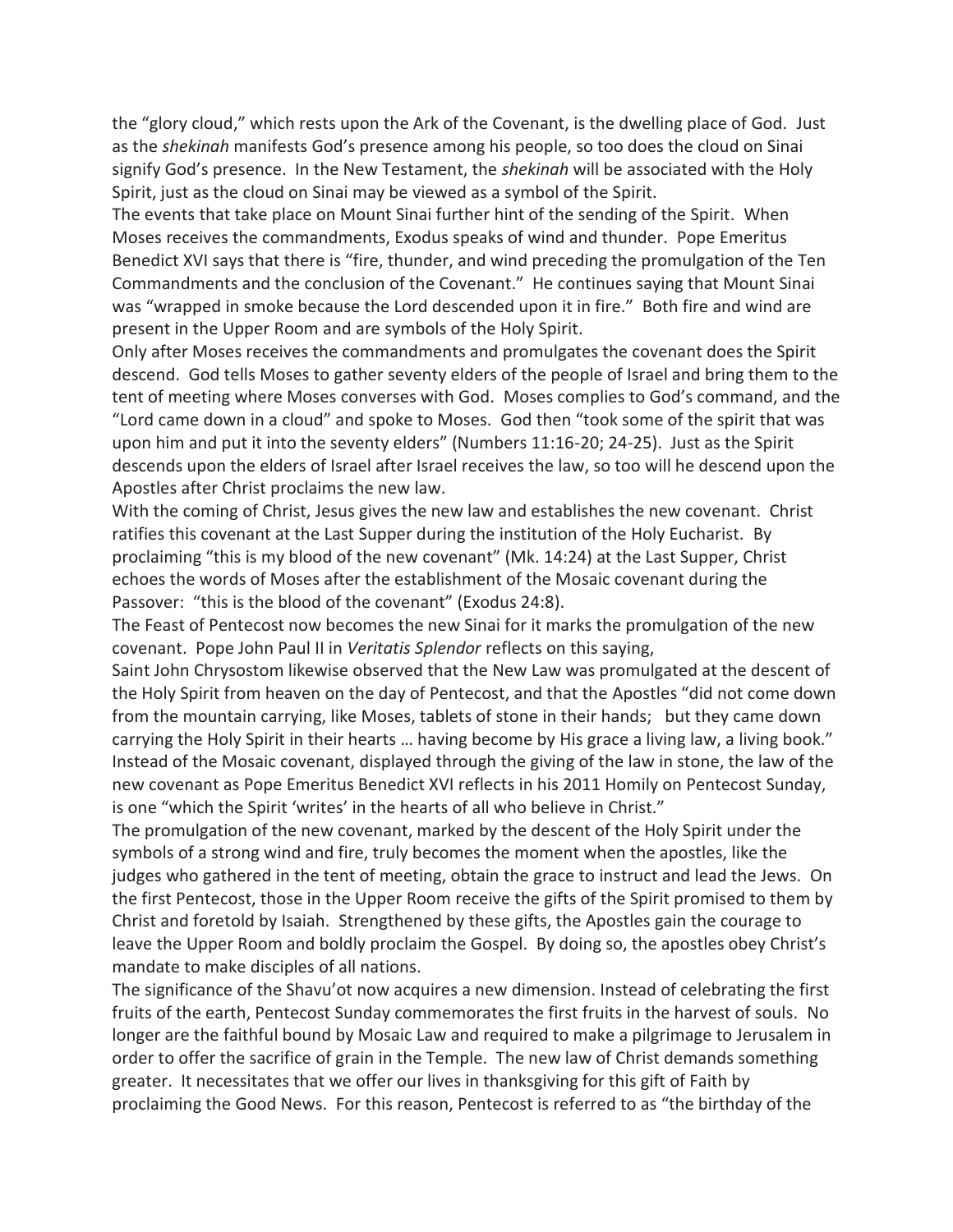Church," for on that day the Holy Spirit gave the Apostles the gifts of the Spirit, the grace they needed to proclaim the new covenant of Christ and so continue Christ's mission of bringing man to the Father.

Though we celebrate Pentecost every year, it is important to remember that the descent of the Spirit on that first Pentecost Sunday is not a solitary event, but one that re-occurs throughout history. Pope Francis reflects upon this in his 2014 Homily on Pentecost Sunday. He says that the descent of the Spirit in the Upper Room "does not remain only limited to that moment, but is an event that is renewed and renews itself again. Christ, glorified at the right hand of the Father, continued to realize His promise, sending the Holy Spirit to enliven the Church who teaches us, reminds us, and makes us speak." The Spirit enlivens the Church through His gifts, bestowing upon her members the grace to evangelize, and thus reap a bountiful harvest of souls. In this way the Spirit continues the work of the Apostles and causes the new covenant of Christ to be promulgated until the end of times.

#### **THE HOLY SPIRIT**

The third person of the Blessed Trinity, the Holy Spirit, is sometimes referred to as "the forgotten" member of the Godhead. He is, no doubt, the least spoken of among the three persons of God, the Father, the Son, and the Holy Spirit. Most students of our Catholic theology of the Trinity agree: *Pneumatology*, or the study of the Holy Spirit, is probably the least developed, after the study of the Son and the Father. It is, therefore, no surprise to find many Catholics ill-equipped to deal with some of the more notable errors concerning He who is "the Lord and giver of life." Thus, studying the person and nature of the Holy Spirit, though sometimes neglected, is crucial for us as Catholic apologists and as Catholics in general.

The most common attacks on Catholic belief concerning the Holy Spirit generally come from quasi-Christian sects such as the *Iglesia Ni Cristo*, Jehovah's Witnesses, and others who deny the central mystery of the Christian faith—the Trinity. Both the personhood as well as the divinity of the Holy Spirit are rejected by these groups. The Holy Spirit is spoken of as a "force," or as "power" emanating from God, rather than as God Himself. As Catholics, then, we must be able to respond to these two key misunderstandings concerning the Holy Spirit. The truths about the Holy Spirit are that 1. He is a person, and 2. He is God.

#### **More than a Force One of the Second Line of the Second Line Second Line Second Line Second Line Second Line Second Line Second Line Second Line Second Line Second Line Second Line Second Line Second Line Second Line Sec**

first reasons given for denying the divine nature of the Holy Spirit is often to point out that the Greek word for "spirit" (*pneuma*) is neuter. John 14:26, for example, refers to the Spirit as *to pneuma to hagion* (the Holy Spirit). The claim goes that *Father* and the *Son* are clearly personal, masculine terms, and therefore, they are revealed as persons. "Spirit" being neuter, on the other hand, supposedly indicates we are dealing with an impersonal force rather than a person. Catholics agree that *spirit* in Greek is a neuter term. But this does not necessarily mean the Holy Spirit is impersonal. Nouns in Greek are assigned gender as they are in many languages. In Latin and the modern romance languages, this is the case as well. For example, the Latin word for lance is *lancea*, which is feminine. This does not mean that lances or daggers are actually female and personal! The same can be said for Greek words such as *kardia*, heart. The fact that this Greek word is feminine does not indicate hearts to be female and personal. Nor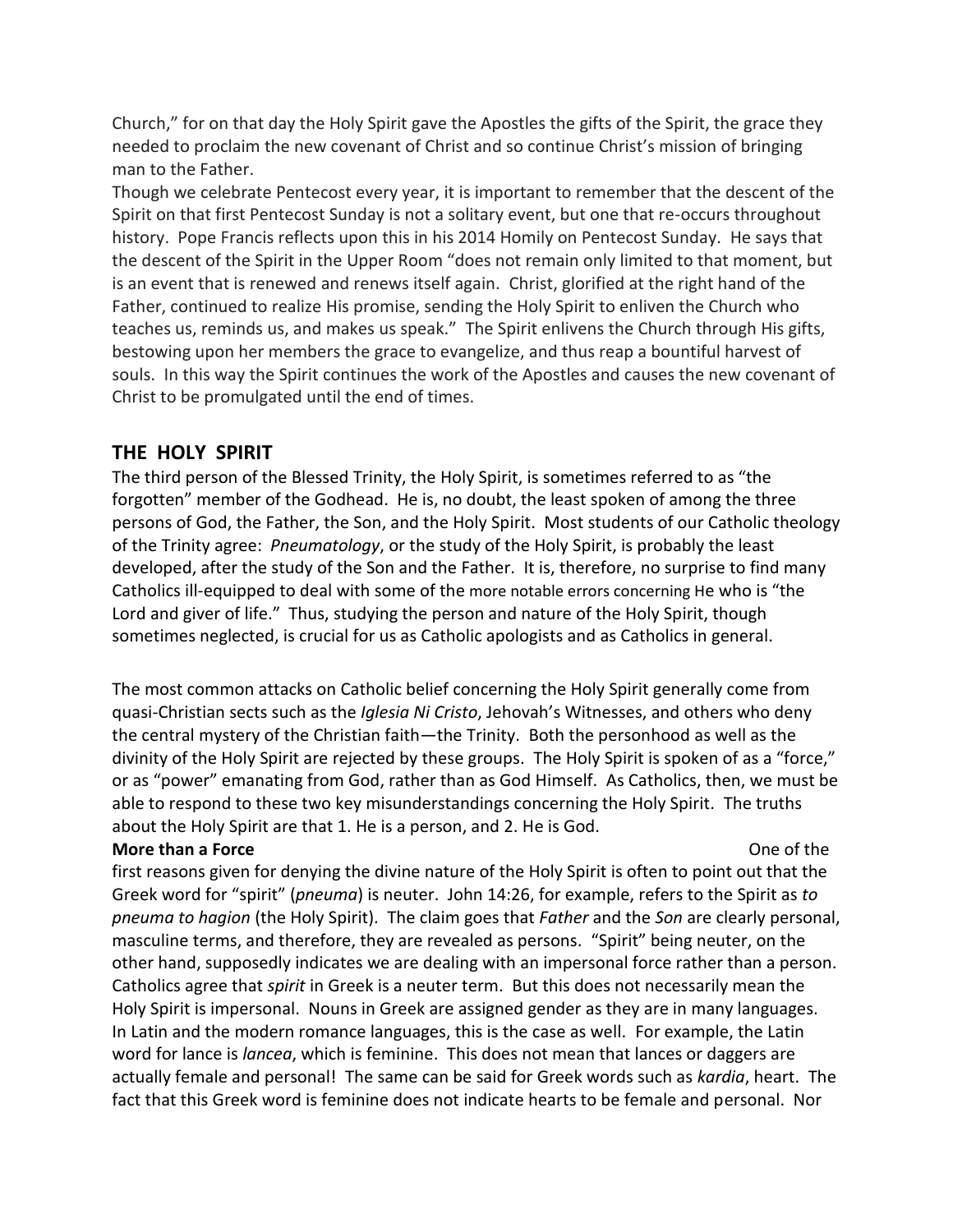does the fact that a word like *baros*, Greek for arrow, which is neuter, indicate arrows to be impersonal forces. Words are simply assigned gender in these languages.

Further, if being referred to as "spirit" indicates the third person of the Blessed Trinity is impersonal, then both angels and God the Father would have to be "forces" rather than persons as well. In John 4:24, Jesus says "God is *spirit* (Greek *pneuma*) and those who worship Him must worship in spirit and truth." And in Hebrews 1:14, angels are referred to as "ministering *spirits* (Greek *pneumata*) sent forth to serve, for the sake of those who are to obtain salvation." The key here is to examine the context and usage of a word in Scripture, rather than just its "gender," in order to determine whether we are dealing with a person, a force, or perhaps just an arrow. Speaking of the importance of context, the verse of Scripture used to "prove" the Holy Spirit to be an impersonal force actually demonstrates, when examined more fully, that the Holy Spirit is both personal and masculine. John 14:26 says: "But the Counselor, the Holy Spirit, whom the Father will send in My name, He will teach you all things, and bring to your remembrance all that I have said to you." Three key points are in evidence here. First, "the Counselor" is *ho paracleto* in Greek, which is masculine, not neuter. Second, when the text says *He* will teach you all things the demonstrative pronoun (Gr. *ekeinos*) is used in the masculine singular. This is significant because the inspired author could have used the neuter *ekeino*, but he did not. If the Holy Spirit were an impersonal force, the inspired author would not refer to it as a He. And third, notice what the Holy Spirit does. Jesus says He will both *teach* and *remind* us "all that [He has] said to [us]." Action follows being. One cannot teach and remind if one does not have the intellectual powers unique to rational persons that enable one to do so. The Holy Spirit is clearly a person. Indeed, the Holy Spirit is referred to in personal terms by our Lord throughout the New Testament. If we only consider John chapters 14, 15, and 16, the evidence is overwhelming. This is not to mention the abundance of examples we could cite throughout Scripture, both Old (in seed form) and New Testaments. Let's take John 14:16-17 to start. Jesus says;

 And I will pray the Father, and he will give you another Counselor, to be with you for ever, even the Spirit of truth, who the world cannot receive, because it neither sees him nor knows him; you know him, for he dwells with you, and will be in you.

In John 15:26-27, Jesus says;

 But when the Counselor comes, whom I shall send to you from the Father, even the Spirit of truth, who proceeds from the Father, He will bear witness to Me; and you also are witnesses, because you have been with me from the beginning.

And in John 16:7-15, Jesus makes it very plain;

 Nevertheless I tell you the truth: it is to your advantage that I go away, for if I do not go away, the Counselor will not come to you; but if I go, I will send him to you. And when he comes, he will convince the world of sin and of righteousness and of judgment; of sin, because they do not believe in Me; of righteousness, because I go to the Father, and you will see Me no more; of judgment, because the ruler of this world is judged. I have yet many things to say to you, but you cannot bear them now. When the Spirit of truth comes, He will guide you into all the truth; for He will not speak on His own authority,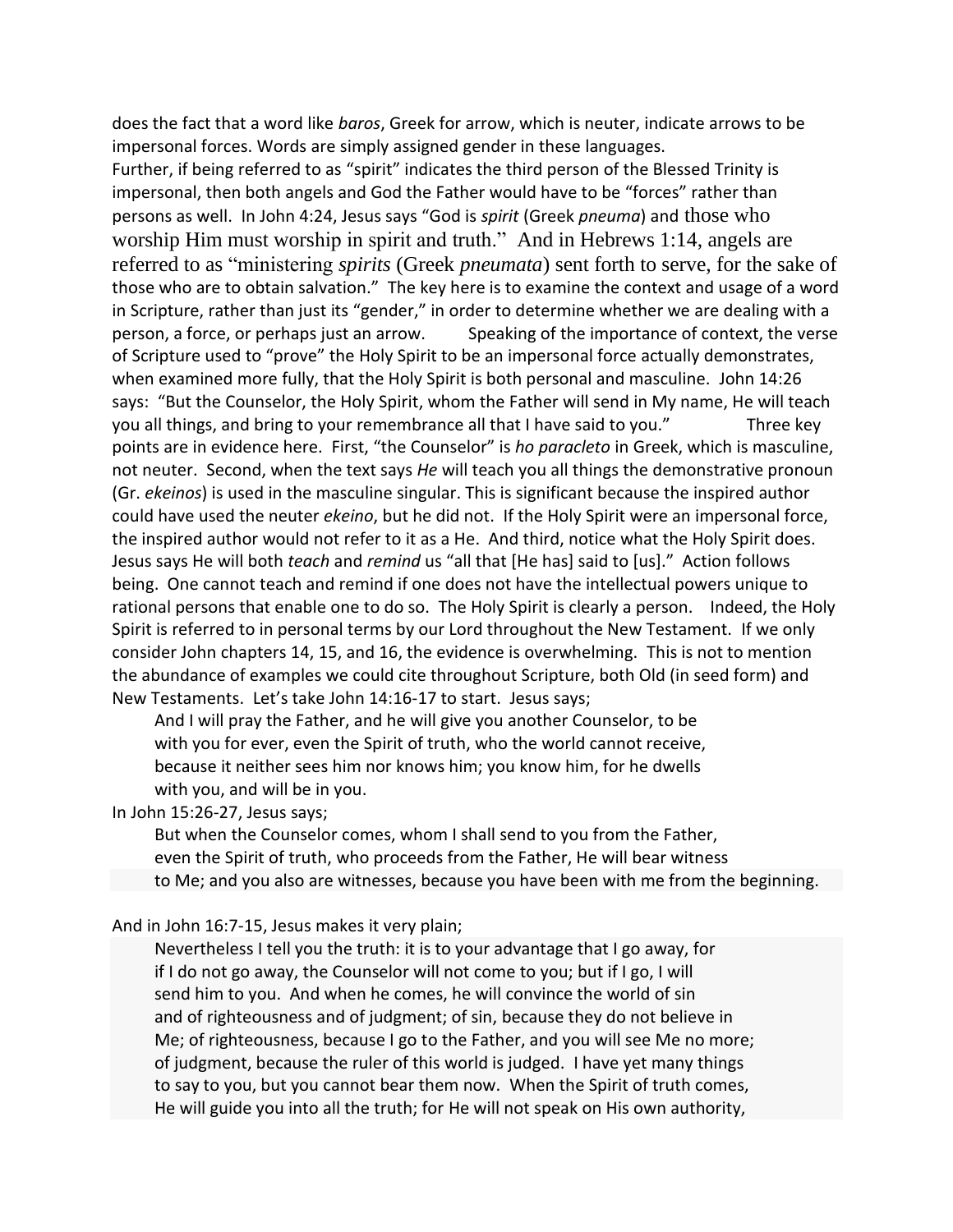but whatever He hears He will speak, and He will declare to you the things that are to come. He will glorify Me, for He will take what is Mine and declare it to you. All that the Father has is Mine; therefore I said that He will take what is Mine and declare it to you.

The Holy Spirit is personal. He convinces of sin, teaches the truth, speaks, declares things that are to come, and so on. These texts leave no doubt as to the personhood of the Holy Spirit. **How to "Pour Out" a Person**

One last obstacle for some who deny the personhood of the Holy Spirit is found in Acts 2:14-18. In this text, St. Peter describes the power of God being manifested on the day of Pentecost by quoting Joel 2:28:

 But Peter, standing with the eleven, lifted up his voice and addressed them, "Men of Judea and all who dwell in Jerusalem, let this be known to you, and give ear to my words. For these men are not drunk, as you suppose, since it is only the third hour of the day; but this is what was spoken by the prophet Joel: 'And in the last days it shall be, God declares, that I will pour out my Spirit upon all flesh, and your sons and your daughters shall prophesy, and your young men shall see visions, and your old men shall dream dreams; yea, and on my menservants and my maidservants in those days I will pour out my Spirit; and they shall prophesy.'"

The question is often asked, "How can you pour out a person? Is this not proof the Holy Spirit is a force rather than a person?" The answer is a resounding no! Consider Psalm 22. This is a messianic Psalm referring to our Lord's Passion. But notice how it describes our Lord in verse 14: "I am poured out like water . . . " Would we say Jesus is just a force and not a person because He is "poured out" in this verse? Of course not! So it goes with the Holy Spirit. We do not deny the verses of Scripture indicating His personhood because He is described as being "poured out" in Acts 2:17.

#### **The Holy Spirit is Omniscient**

We should examine one key phrase from John 16 more fully when considering the truth that the Holy Spirit is revealed not only as a person, but as a *divine person*—God Himself. Verse 13 tells us that the Holy Spirit "will guide [us] into all truth." We have a hint here of what we see even more plainly in texts like 1 Corinthians 2:11: Scripture indicates the Holy Spirit is *omniscient*, a quality that God alone possesses or can possess. "For what person knows a man's thoughts except the spirit of the man which is in him? So also no one comprehends the thoughts of God except the Spirit of God." The reason St. Paul tells us "no one comprehends the thoughts of God except the Spirit of God" is because it would require infinite power to be able to comprehend the thoughts of God which are infinite. Romans 11:33-34 tells us: "O the depth of the riches and wisdom and knowledge of God! How unsearchable are His judgments and how inscrutable His ways! 'For who has known the mind of the Lord, or who has been his counselor?'"

The fact that the Holy Spirit of God fully comprehends the thoughts of God proves beyond a reasonable doubt that his is, in fact, God.

#### **The Lord and Giver of Life**

Among the many texts revealing the Holy Spirit's divinity, perhaps the most plain and unmistakable are found in Hebrews. First, we'll examine Hebrews 3:7-10:

Therefore, as the Holy Spirit says, "Today, when you hear his voice, do not harden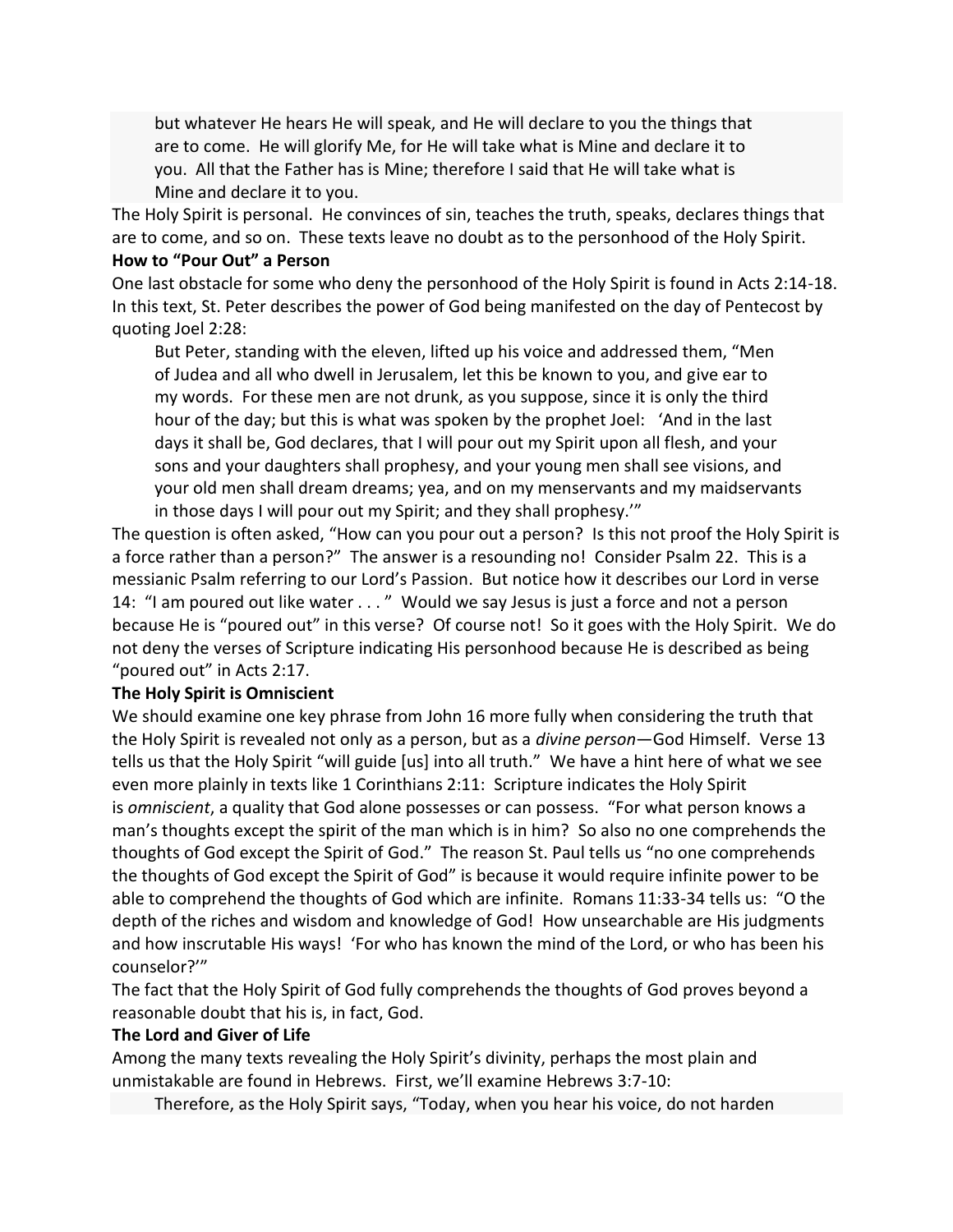your hearts as in the rebellion, on the day of testing in the wilderness, where your fathers put me to the test and saw my works for forty years. Therefore I was provoked with that generation, and said, 'They always go astray in their hearts; they have not known my ways.'"

Notice the Holy Spirit is synonymous with God Himself. In Hebrews 10:15-17, the reference is even more clear:

 And the Holy Spirit also bears witness to us; for after saying, "This is the covenant that I will make with them after those days, says the Lord: I will put my laws on their hearts, and write them on their minds," then He adds, "I will remember their sins and their misdeeds no more."

The Holy Spirit is revealed here to be both a person and divine. He is depicted as "bearing witness," "establishing a covenant," is referred to as "the Lord," "puts His laws on our hearts," and even forgives sins. How many Catholics realize when they recite the Nicene Creed every Sunday at Mass that they are clearly and concisely professing just what we see here in Scripture: The Holy Spirit truly is "the Lord and Giver of Life."

There is indeed a Holy Spirit. We know that there is a Spirit because Jesus has revealed him to us, just as he has revealed the Father to us, and because he has *given* us the Spirit to be our life. This is the reason why God took on our human nature: to share divine life with us.

As Jesus prepared to return to his Father, he promised to send the [Holy Spirit](http://www.ewtn.com/faith/teachings/spira3.htm) to live with his disciples as Advocate, Consoler, Gift, and Love. From this farewell discourse, it is evident that the Spirit is not a *something*, but a *Someone*, a Person co-equal in the Trinity with the Father and the Son, who lives in relationship with the Father and the Son. It is clear, then, that this Spirit possesses the fullness of divine wisdom and power. Through this gift, believers will share in God's infinite life, wisdom, power, and love.

God so loved us that he sent his only Son who also out of love died to save us. Jesus continues that work of salvation through the presence of God's Holy Spirit with us today. It is the mission of the Spirit to fill us with God's presence, so that we can be elevated in grace and truly become adopted children of our heavenly Father.

In Saint John's Gospel, Jesus told his disciples, "I have much more to tell you, but you cannot bear it now. But when he comes, the Spirit of truth, he will guide you to all truth. He will not speak on his own, but he will speak what he hears, and will declare to you the things that are coming" [\(John 16:12-13\)](http://usccb.org/bible/john/16). Our understanding of the Holy Spirit begins with Jesus' explicit declaration that when his work was finished he would return to his Father in glory and that he would send the Holy Spirit to continue the work of salvation.

After his resurrection, Jesus appeared to the Apostles and "he breathed on them and said to them, 'Receive the holy Spirit'" [\(John 20:22\)](http://usccb.org/bible/john/20). The outpouring of the Spirit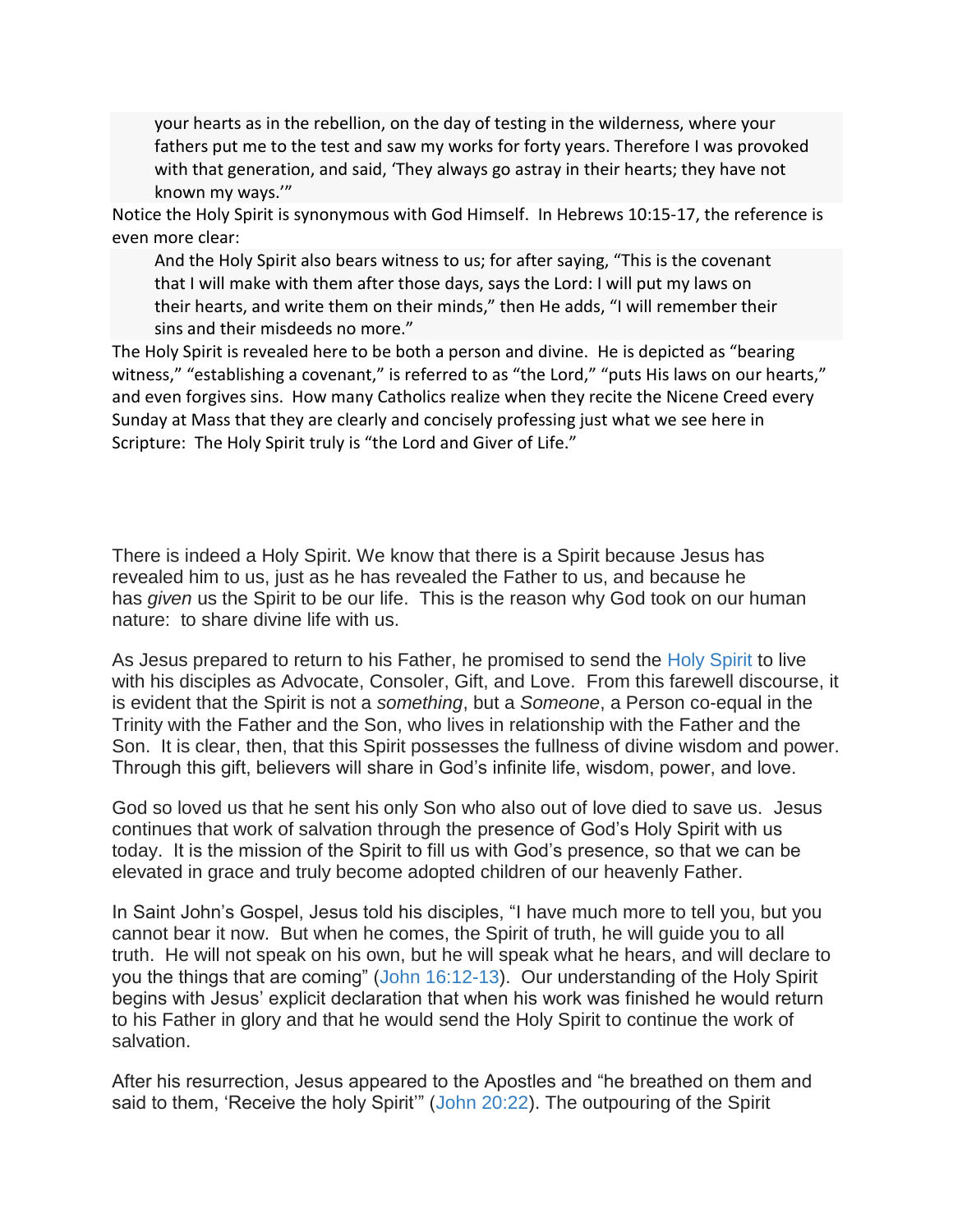happened in a more dramatic and visible way, however, at Pentecost, when "there came from the sky a noise like a strong driving wind and . . . there appeared to them tongues as of fire" [\(Acts 2:2-3\).](http://usccb.org/bible/acts/2) Thereafter, the Apostles drew their strength from the Spirit who directed their movements and gave them words, courage, zeal, and wisdom for discernment.

The Church continues to receive that great Pentecostal outpouring of the Spirit, and the Church continues to bestow the Spirit through the [sacraments](http://www.adw.org/sacraments-continuing-encounter-christ/) established by Jesus. As the Spirit was poured out on the Apostles, so the Spirit comes to the Church today through their [successors,](http://www.adw.org/titular-church/) the bishops, and is shared with the whole Body of Christ.

In the first letter to the Corinthians, Saint Paul teaches that "No one can say, 'Jesus is Lord,' except by the Holy Spirit [\(1 Corinthians 12:3\)](http://usccb.org/bible/1corinthians/12). In writing to the Galatians, he tells us that God has sent the Spirit of his Son into our hearts crying, "Abba, Father!" [\(Galatians 4:6\)](http://usccb.org/bible/galatians/4). The *Catechism of the Catholic Church* reminds us that the knowledge of faith that allows us to call Jesus Lord and to call God our Father is possible only in the Holy Spirit. If we are to be in touch with Christ, we must first have been touched by the Holy Spirit [\(CCC 683\)](http://www.vatican.va/archive/ENG0015/_P1Y.HTM).

Catholics believe that God dwells with us most intimately by the gift of the Holy Spirit. The Spirit is sent by the eternal Father and by Jesus to give us light, comfort and strength and to stir up within us a newness of life. At the same time, the Holy Spirit seals our friendship with God and unites us with one another by the divine love that the Spirit pours into our hearts. When we profess our faith in God's Spirit we do so aware that we are touching the mystery of the Holy Trinity. Yet the mystery of the Holy Trinity awaited a fuller revelation in the joys of Pentecost. Thus was the Holy Spirit revealed as a distinct divine person.

## **ICON: PENTECOST (At the entrance of the church)**

The Icon of Pentecost shows the apostles in a state of complete unity. The theme of the image is the unity, which is impossible without the Holy Spirit. The apostles are shown in inverse perspective; those who are farther away are slightly bigger than those in the foreground. No figure is identical with any other. Through the variety of gestures and the range of colors, we are reminded that unity does not erase diversity.

At the top of the icon is a partially revealed circle, symbolic of heaven, from which extend rays or flames. In this particular icon, a star in the center of the circle has an image of a dove in the middle, symbolic of the Holy Spirit.

The twelve apostles we see on the icon form the Apostolic College. The Apostolic College is the foundation of the Church, the twelve columns on which the building rests, built over the cornerstone, which is Christ. The icon of Pentecost is not the illustration of a historical event, but the symbol of the Church.

The twelve apostles sit in a semi-circle facing each other. Mary, the Mother of God, sits in the top space, in her role as Mother of the Church. In some icons, Mary is not present because the fullness of the Holy Spirit descended upon her at the Annunciation.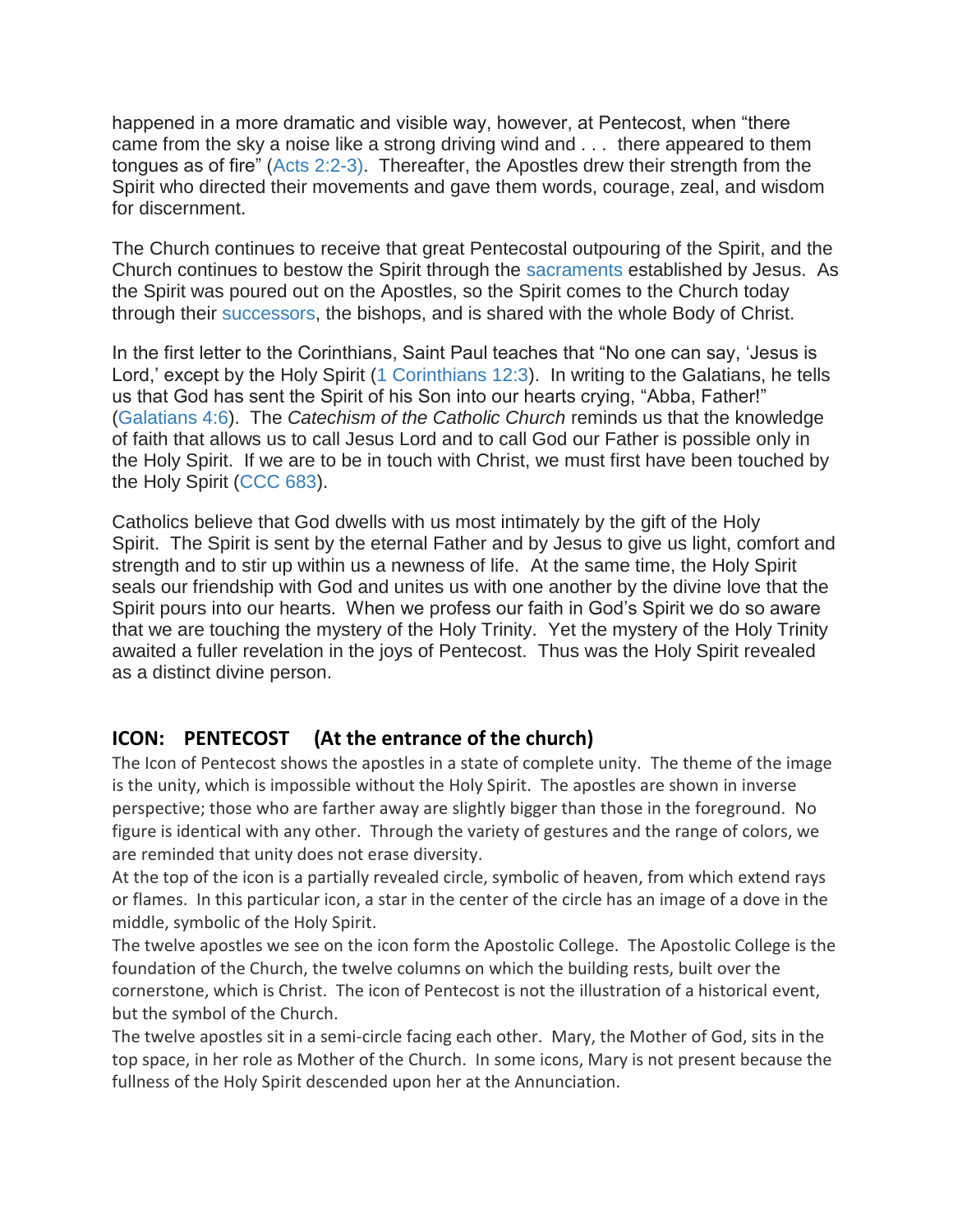Each of the Apostles and Mary have a ray of fire in their numbus or halo. These represent the baptism of each person by the Holy Spirit.

The icon makes no effort to suggest the sound of a roaring wind but rather the deep inner silence of the apostles as they waited fulfillment of Christ's promise. Perhaps more than any other, this is an icon showing the condition of prayer—attentive waiting on the Lord. In some icons, there appears a mysterious figure in an arched black space beneath the Apostles. This is Cosmos, symbol of all people in darkness, awaiting illumination. Though crowned with power and wealth, he is imprisoned in a cave of night awaiting conversion. In the white cloth in his hands, he holds twelve identical scrolls, representing the life giving teaching of the Apostles.

8

## **PRAYERS**

**Dear Father**, in the name of my Lord Jesus Christ, I ask you to stir up within me the fullness of Your Holy Spirit. Help me to grow in my relationship with the Third Person of Your Holy Trinity and to live in His power and use His gifts.

**Lord Jesus**, You promised, "The Counselor, the Holy Spirit, whom the Father will send in my name, will teach you all things and will remind you of everything I have said to you" (John 14:26). Help me to remember that I don't know everything, and that this is okay, because the Holy Spirit understands it all. Fill me with the Holy Spirit and His understanding of everything that is happening in my life.

**O Holy Spirit**, Jesus asked the Father to give me the Spirit of Truth (John 14:17). Help me to recognize You in the scriptures. Open my mind to understand Your truths, and open my heart to accept Your truths in faith even before I gain right understanding.

**O Holy Spirit**, Jesus said, "The one who receives the seed that falls on good soil hears the word and understands it. He produces an abundant crop" (Matt. 13:23). Be the gardener of my life. Nourish the seeds of heaven that You have already placed within me and make it grow so that Your love, Your ways, and Your kingdom will always grow within me and produce much good fruit for others.

**O Holy Spirit**, Jesus said, "Do not worry about how you will defend yourselves or what you will say, for the Holy Spirit will teach you what you should say" (Luke 12:11-12). Help me to trust in You always. Help me to remember that with You, nothing is impossible, and that You work everything according to what is good and right and timely, even if it doesn't seem so to me. **O Holy Spirit**, Jesus said, "Seek first his kingdom and his righteousness, and everything else you need will be given to you as well" (Matt. 6:33). Help me to let go of all my earthly attachments. First help me to recognize what I am attached to that is not of You, and then hold my hand as I walk away from the things of the world. Give me the determination and the strength to let go so that I have no other gods before me. I want only You.

**O Holy Spirit**, You are the Comforter. Help me to let go of the losses in my life. Heal my heart. And help me to face my sinfulness and to feel genuine sorrow for the damage  $\sim$  both intentional and unintentional  $\sim$  that I have inflicted on others and in so doing have inflicted on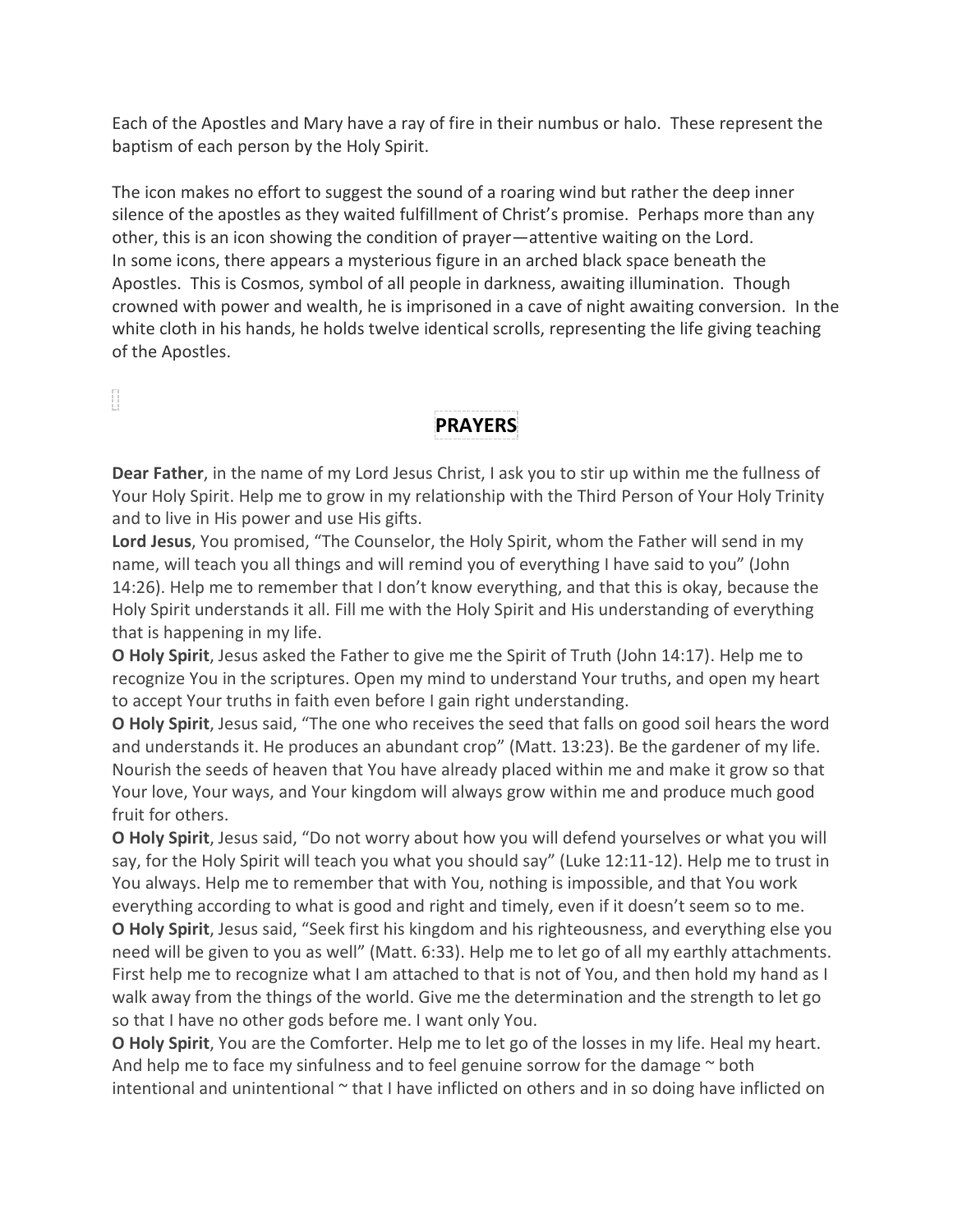Jesus. Comfort me as I mourn my need for forgiveness, and give me Your spirit of rejoicing over this new growth in me.

**O Holy Spirit**, Jesus freely chose to suffer and die for me because of His tremendous love for me. I have pains in my life  $\sim$  hurts, wounds, sufferings, trials, difficulties  $\sim$  and I want to run from them. Strengthen me to follow in Jesus' footsteps so that I can walk my road to Calvary without fearing evil, and lead me into my new life of victory and resurrection.

**O Holy Spirit**, Jesus said that He would not leave us orphans, but would send You to us (John 14:18). How often I have wept or complained because it seemed like You were not with me in my sorrows and sufferings! Help me to recognize Your presence in ALL situations. Help me to turn to You and find You, for You never leave me nor abandon me. You care even more about me and my problems than I do. You are working a plan for my benefit, to make good come from everything that happens to me. Help me to discover Your presence in every moment of my life. **O Holy Spirit**, by the cross of Jesus we are healed! By His resurrection we live in the new life of total, unconditional love. Help me to share that healing love with all those around me. Jesus commanded, "Go into all the world and preach the good news to all creation." Help me to declare with power the Good News of Jesus Christ. Send me to where You can use my gifts and talents to make a difference.

**O Holy Spirit**, You gave Yourself to the Virgin Mary and she said "yes" to becoming the mother of the Messiah. Help me to say "yes!" to whatever it is You are calling me to do. I want to serve the Father and make Jesus' love more evident in the world around me.

**O Holy Spirit**, I have my own expectations about what I should and should not do. I now surrender to You my ideas, my limitations, my preferences, and my goals. Fill me, Holy Spirit, with all Your supernatural gifts! Empower me to accept and grow in the supernatural life as much as the early disciples did. I want to be useful to You. I want to go where You lead me. Holy Spirit, send me forth gifted and empowered to make a difference spreading the Good News of God's forgiving love.

#### **Come, Holy Spirit; renew me. In Jesus' name, Amen!**



*"GOD OUR FATHER, WE GIVE YOU THANKS AND PRAISE FOR FATHERS YOUNG AND OLD.*

*WE PRAY FOR YOUNG FATHERS, NEWLY EMBRACING THEIR VOCATION; MAY THEY FIND COURAGE AND PERSEVERANCE TO BALANCE WORK, FAMILY AND FAITH IN JOY AND SACRIFICE.*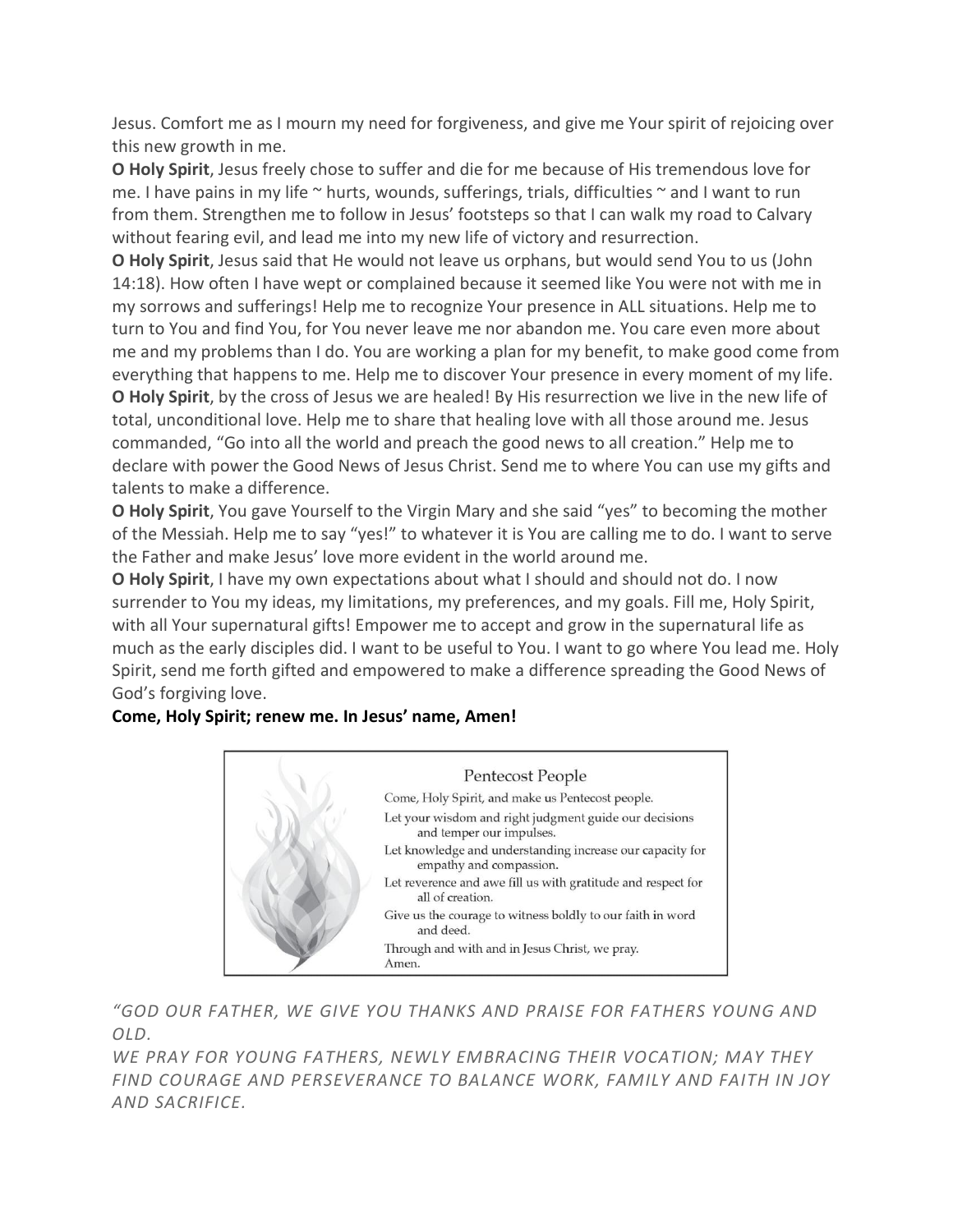*WE PRAY FOR OUR OWN FATHERS AROUND THE WORLD WHOSE CHILDREN ARE LOST OR SUFFERING; MAY THEY KNOW THAT THE GOD OF COMPASSION WALKS WITH THEM IN THEIR SORROW.*

*WE PRAY FOR MEN WHO ARE NOT FATHERS BUT STILL MENTOR AND GUIDE US WITH FATHERLY LOVE AND ADVICE.*

*WE REMEMBER FATHERS, GRANDFATHER, AND GREAT GRANDFATHERS WHO ARE NO LONGER WITH US BUT WHO LIVE FOREVER IN OUR MEMORY AND NOURISH US WITH THEIR LOVE. AMEN"*

#### **Strength of a Mountain**

God took the strength of a mountain, The majesty of a tree, The warmth of a summer sun, The calm of a quiet sea, The generous soul of nature, The comforting arm of night, The wisdom of the ages, The power of the eagle's flight, The joy of a morning in spring, The faith of a mustard seed, The patience of eternity, The depth of a family need, Then God combined these qualities, When there was nothing more to add, He knew His masterpiece was complete, And so, He called it ... Dad

*- Author Unknown*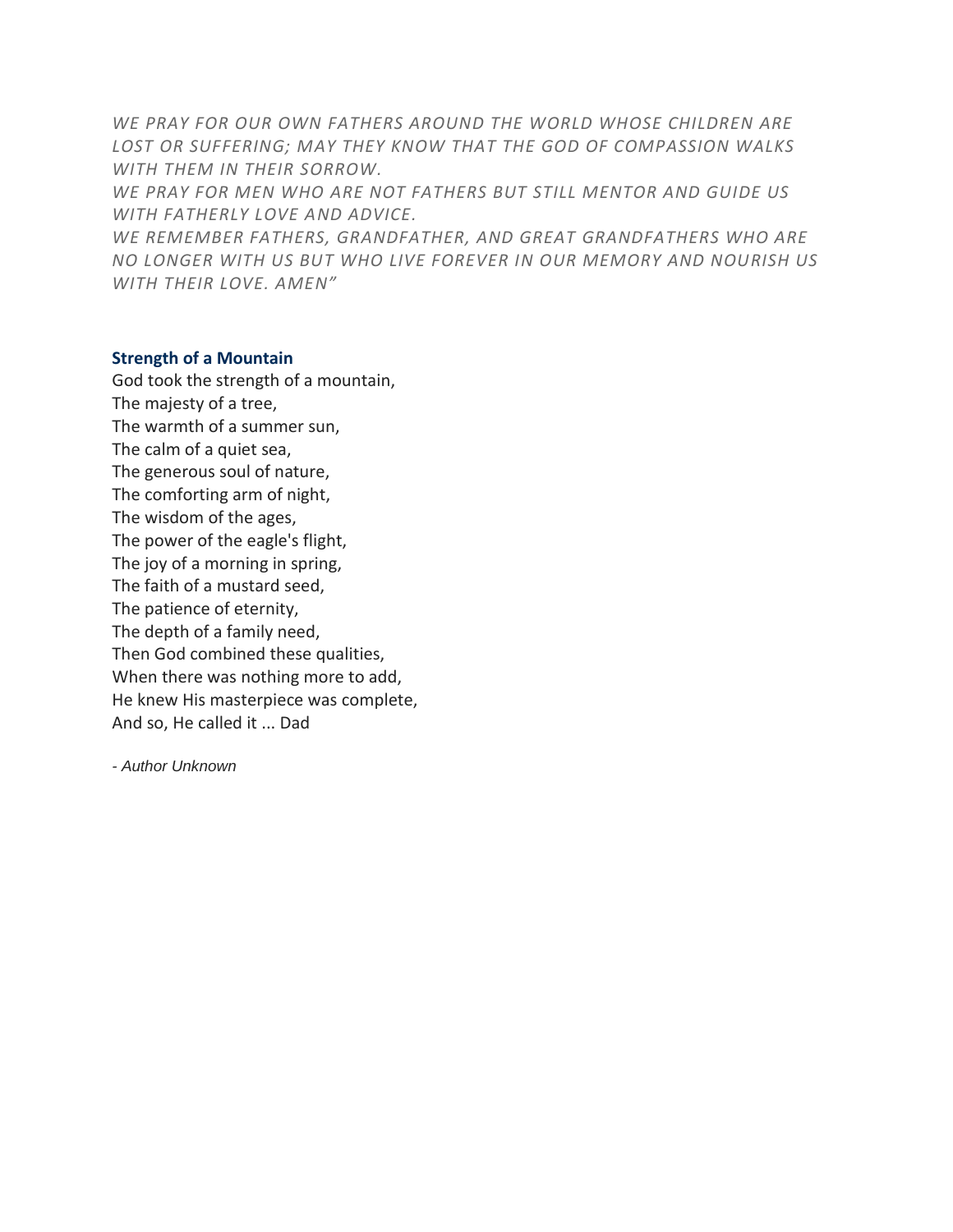

## **PASTOR'S UP-COMING SCHEDULE**

| Saturday 8 Jun | 8:30 a.m. Mass                           |  |  |                                               |
|----------------|------------------------------------------|--|--|-----------------------------------------------|
|                | Confessions $1:30 - 4:30$ p.m.           |  |  |                                               |
|                | Vigil Mass of Pentecost Sunday 5:00 p.m. |  |  |                                               |
| Sunday 9 Jun   | Masses Pentecost Sunday                  |  |  |                                               |
|                |                                          |  |  | 7:00 a.m. 8:30 a.m. 11:30 a.m. Brig 7:30 p.m. |
| Monday 10 Jun  | Pastor's Day Off                         |  |  |                                               |
|                | Brig 7:40 p.m.                           |  |  |                                               |
| Tuesday 11 Jun | Mass 8:30 a.m.                           |  |  |                                               |